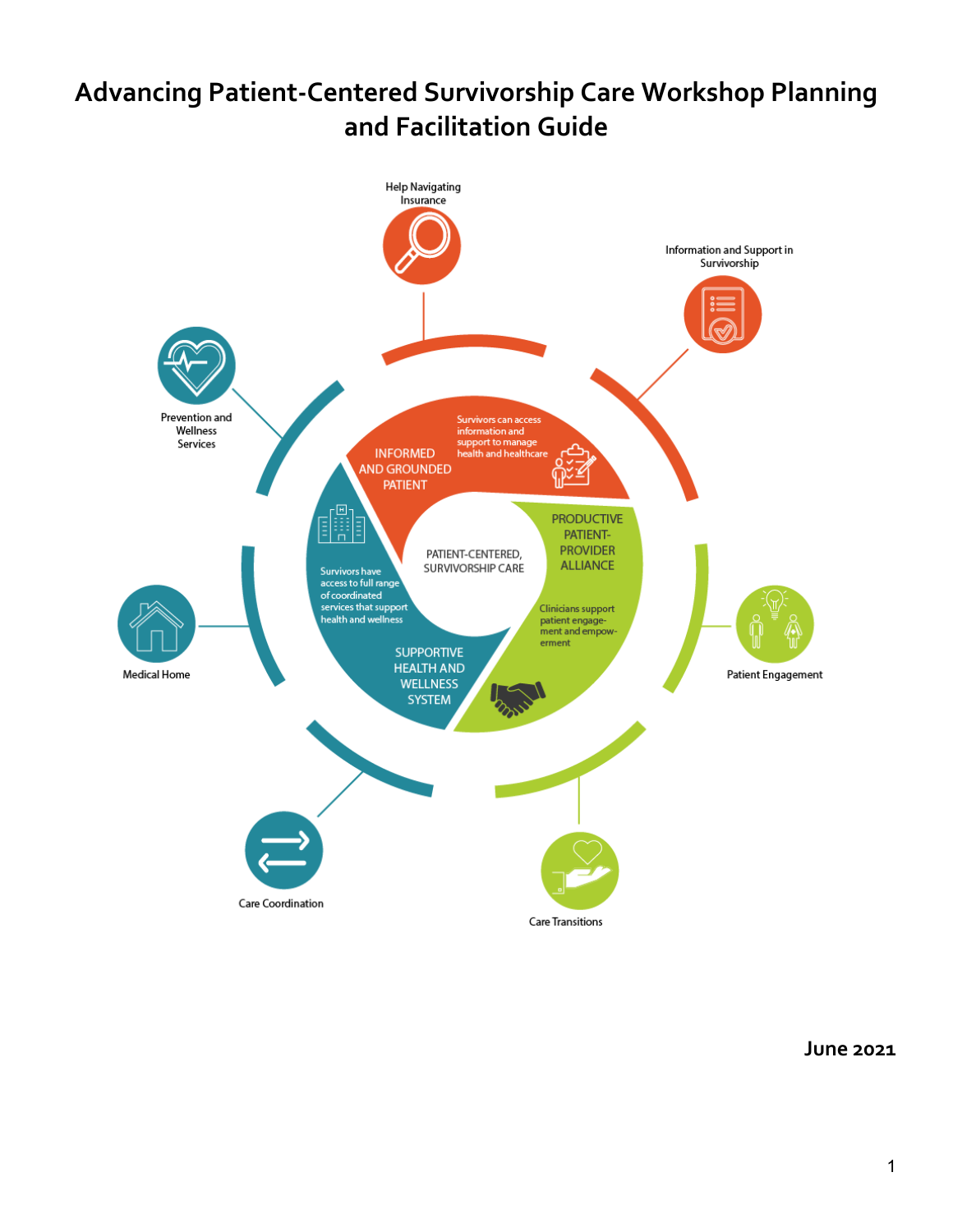## **Table of Contents**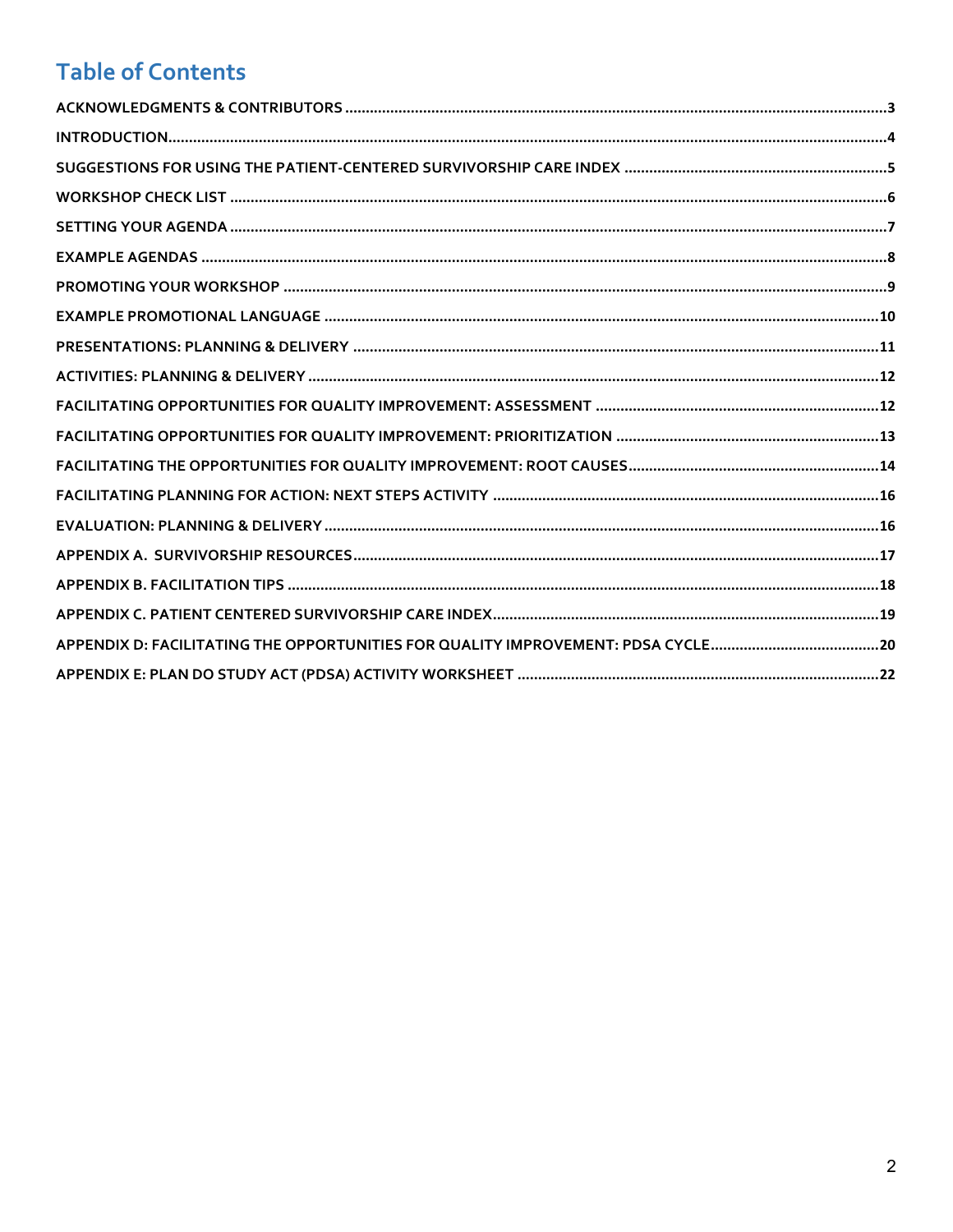## **Acknowledgments & Contributors**

### <span id="page-2-0"></span>**The George Washington University**

Mandi L. Pratt-Chapman, MA, PhD, Principal Investigator K. Holly Mead, PhD, Co-Investigator Sylvia Shirima, MSc Ruta Brazinskaite, M.S. Fatima Anwar

#### **Community Advisory Board Members**

Katie Bathje, American Cancer Society Benoit Blondeau, MD, Commission on Cancer Patrice Bowles, BBA, American Cancer Society Nicole Campbell, MS, Montana Department of Public Health and Human Services Cindy Cisneros, Cancer Survivor Ysabel Duron, The Latino Cancer Institute Maureen Killackey, MD, Commission on Cancer Larissa Nekhlyudov. MD, MPH, Brigham & Women's Primary Care Associates & Harvard Medical School Beth Sieloff, MPH, RYT-200, Inter-Tribal Council of Michigan Megan Slocum, PA-C, The George Washington University Cancer Center

We would like to thank our Community Advisory Board members for the insights, contributions and time they gave to this project*.* We also want to thank the health care professionals who participated in focus groups to inform and refine the *Advancing Patient-Centered Cancer Survivorship Care Toolkit*.

#### **Funding Acknowledgment**

The development of this guide was funded through a Patient-Centered Outcomes Research Institute (PCORI) Eugene Washington PCORI Engagement Award (EADI-12744).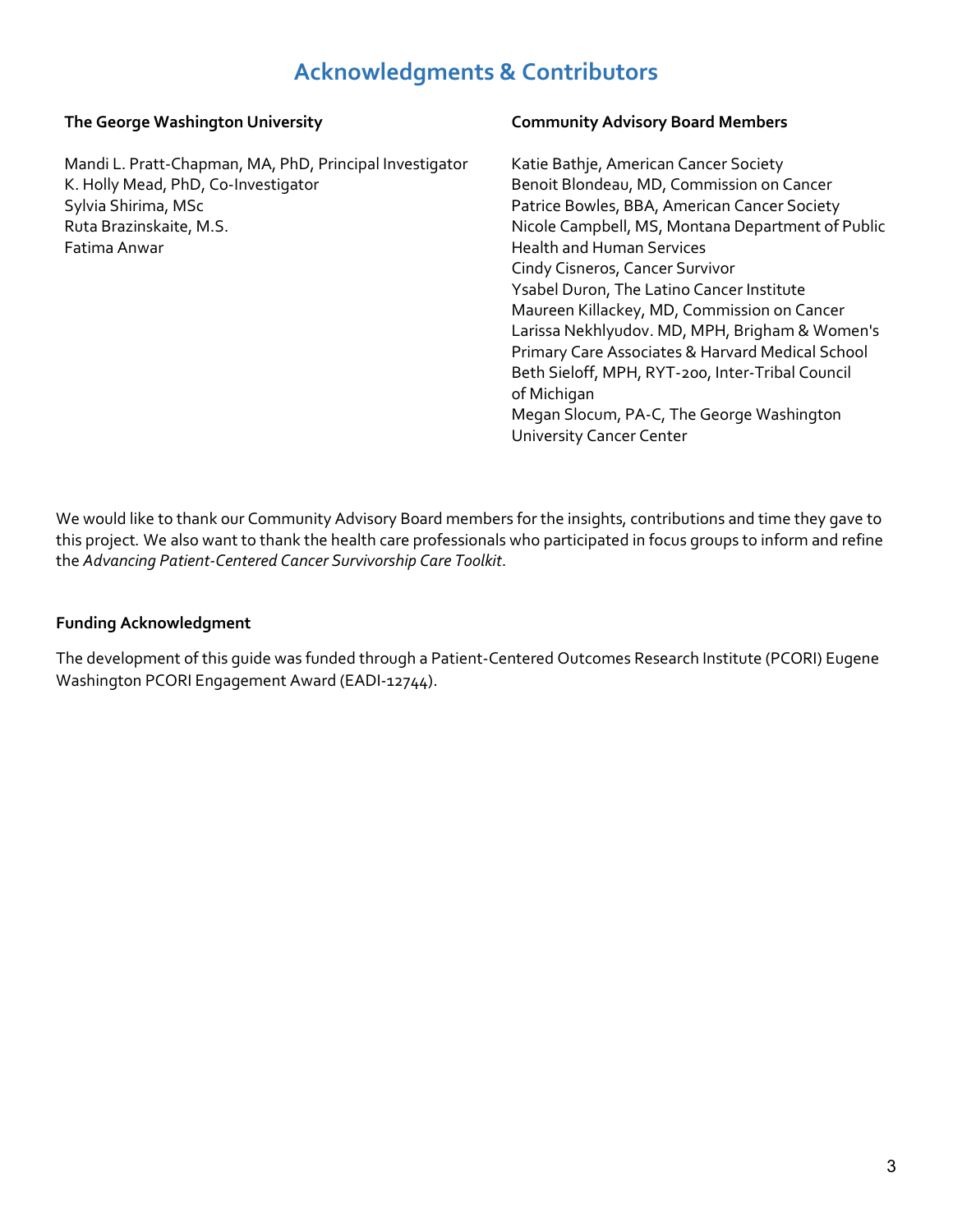## **Introduction**

<span id="page-3-0"></span>In 2013, the George Washington University (GW) Cancer Center launched a study called Evaluating Cancer Survivorship Care Models to understand the composition and impact of cancer survivorship care models across 32 cancer centers under the leadership of Principal Investigator (PI) K. Holly Mead and co-Principal Investigator (Co-PI) Mandi L. Pratt-Chapman.

The study resulted in the development and validation of a Patient-Centered Survivorship Care Index to help health care providers develop, assess and improve survivorship care quality *(See Appendix C to view Index)*.

Development of the Index was informed by more than 1,400 cancer survivors and used as the quality of care outcome in a Patient Centered Outcomes Research Institute (PCORI)-funded comparative effectiveness research (CER) study, which concluded in 2017.

The Index can be used to align care with patient preferences and improve the survivorship care delivery system so that it more directly addresses survivors' needs. The Index includes 36 items that measure aspects of care important to cancer survivors. To assist in the greater use of the Index, this toolkit was created for cancer centers to get started using these tools, including surveys, assessments, and details on hosting a workshop to self-assess their delivery of care to people with a history of cancer. Centers for Disease Control and Prevention (CDC) funded-Comprehensive Cancer Control Coalitions can also use the Index and corresponding tools to facilitate cancer center members' assessments to prioritize quality improvement efforts.

We are utilizing the National Cancer Institute definition of survivorship, which is "…[focusing] on the health and well-being of a person with cancer from the time of diagnosis until the end of life. This includes the physical, mental, emotional, social, and financial effects of cancer that begin at diagnosis and continue through treatment and beyond. The survivorship experience also includes issues related to follow-up care (including regular health and wellness checkups), late effects of treatment, cancer recurrence, second cancers, and quality of life. Family members, friends, and caregivers are also considered part of the survivorship experience." 1

### **About the GW Cancer Center**

**[1](#page-3-1)**

 $\overline{\phantom{a}}$ 

The GW Cancer Center is a collaboration of the George Washington University, the GW Hospital and the GW Medical Faculty Associates to expand GW's efforts in the fight against cancer. The GW Cancer Center integrates all cancerrelated activities at GW, with a vision to create a cancer-free world through groundbreaking research, innovative education and equitable care for all. Learn more about the GW Cancer Center at *gwcancercenter.com*.

<span id="page-3-1"></span><sup>&</sup>lt;sup>1</sup> National Cancer Institute. NCI Dictionaries: Survivorship. https://www.cancer.gov/publications/dictionaries/cancer-terms/def/survivorship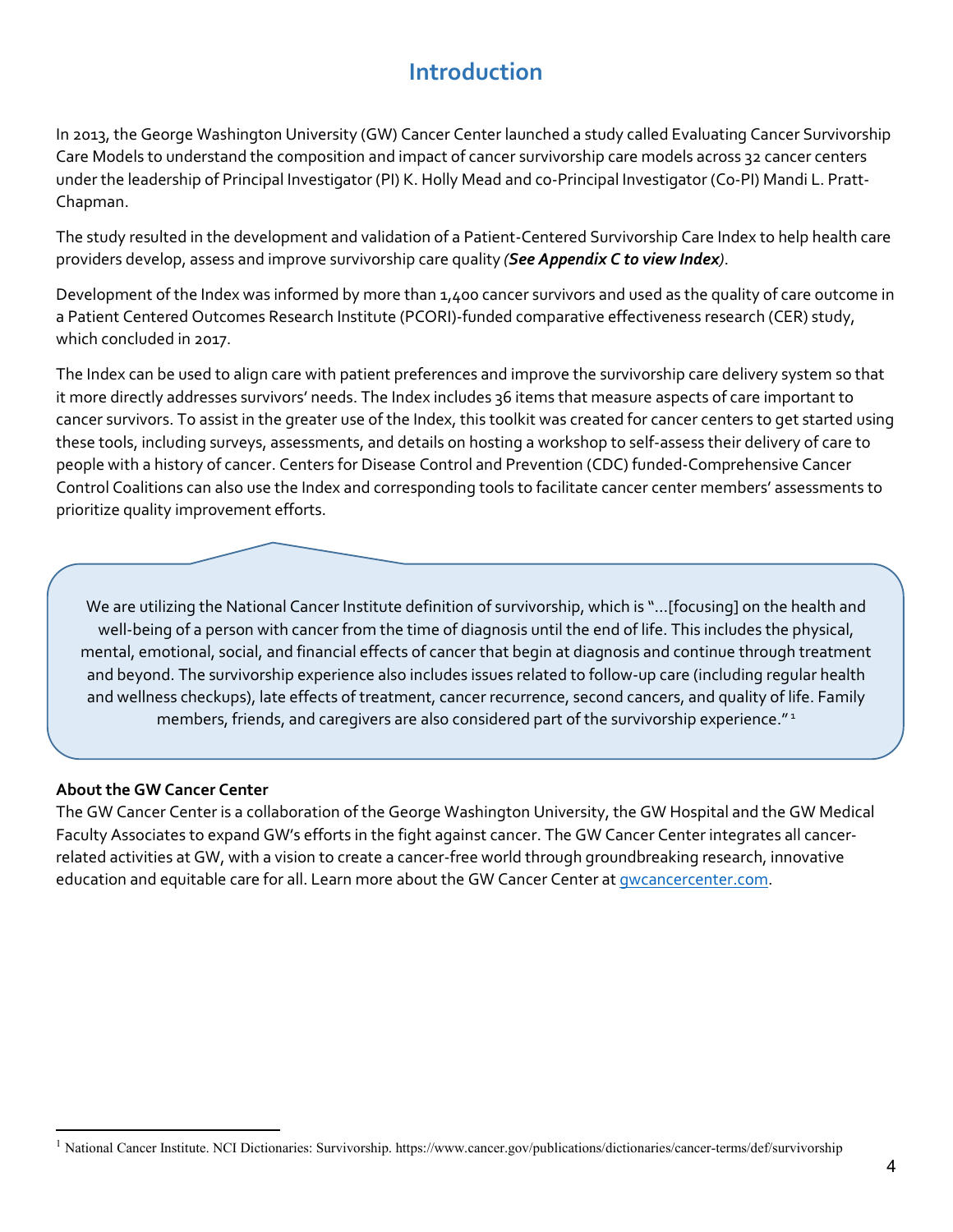## <span id="page-4-0"></span>**Suggestions for Using the Patient-Centered Survivorship Care Index**

The Index can be used to assess survivorship care, identify and prioritize quality improvements for the delivery of health care to those with a history of cancer. Assessment and workshop tools based on the index can be downloaded from the [Advancing Patient-Centered Cancer Survivorship Care Toolkit](https://cancercontroltap.smhs.gwu.edu/news/advancing-patient-centered-cancer-survivorship-care-toolkit) website.

**These tools can be used to identify areas of strength and prioritize opportunities for improvement in your specific setting.** Consider re-administering your assessment periodically to evaluate changes over time.

**The primary purpose of this toolkit is to assist users, primarily cancer centers or comprehensive cancer control coalitions, to convene stakeholders in-person or virtually to collectively assess and prioritize areas of improvement in cancer survivorship care.** Some elements may be more relevant than others. We encourage users of this toolkit to use any or all elements to guide their work.

#### **How to Acknowledge and Cite the Index**

As you use the index in practice and/or modify and adapt the Index please use the following acknowledgement language and citation:

"The Patient-Centered Survivorship Care Index was originally developed as part of a Patient-Centered Outcomes Research Institute (PCORI) project (IH-12-11-5255) Evaluating Cancer Survivorship Care Models. The final Index will be published in a forthcoming manuscript."

### **Disclaimer**

This toolkit can help Comprehensive Cancer Control Coalitions and Cancer Centers identify quality improvements in the [delivery of cancer survivorship care. It should be used in tandem with clinical guidelines. Please see survivorship](https://bit.ly/2021SurvivorshipResources508) [resources](https://bit.ly/2021SurvivorshipResources) for a list of guidelines available at the time of this publication.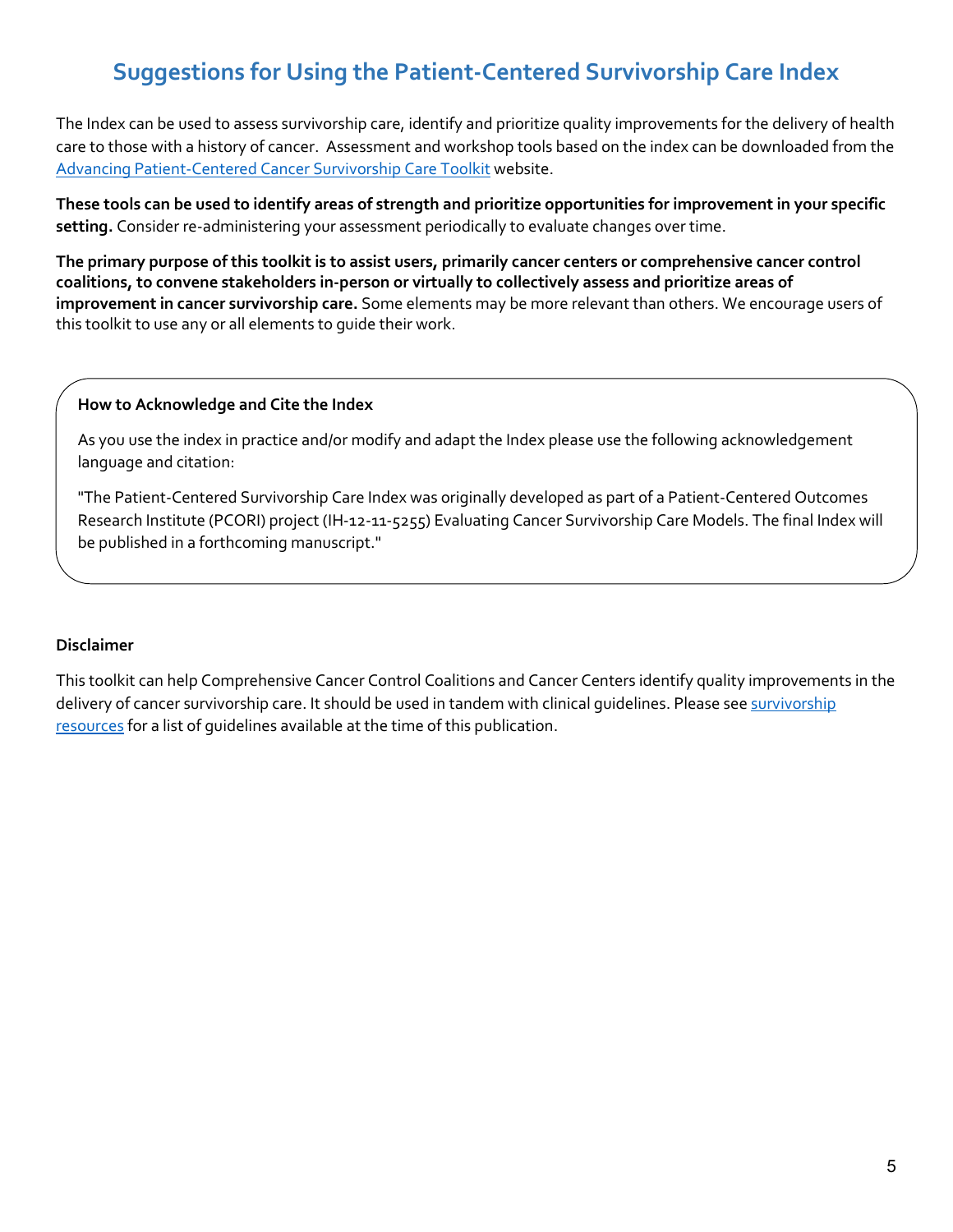## **Workshop Check List**

<span id="page-5-0"></span>Below are key things to consider as you prepare to host your workshop.

- o **Goal** (What do you want to achieve by the end of your workshop?)
- o **Audience** (Who is your primary audience? What is the size of your audience? How much time does your audience have to commit to a workshop? Beyond the primary audience, who else should attend?)
- o **Agenda** (Will the workshop be full day; half-day; one-hour; or series?)
- o **Organizer** (Will one organization host the workshop or multiple organizations? Who needs to be involved in planning calls? Who is the primary lead for the workshop?)
- **Presenters** (Who are your local cancer survivorship experts? Reach out and discuss who can present which aspects of the workshop to be most credible and impactful.)
- o **Budget** (What are the associated costs? What could be in-kind? Consider number of participants, food/beverages, supplies, printing, possible space rental or other costs as you develop a budget.)
- <sup>o</sup> **Workshop date** (Is there an ideal date to maximize attendance? Consider dates that are outside of clinic days, part of an existing clinical conference, or host a series as part of grand rounds or cancer committee.)
- o **Presenters/facilitators** (Who has the expertise and skills to serve as presenters and facilitators for the workshop?)
- o **Workshop space or virtual platform** (How many people can the space hold? Can chairs/tables be moved for small group work? What audio/visual technology is onsite? What might you need to bring into the site? If delivering virtually, what technology will assist you?)
- **Promotion** (How will you promote the workshop to your audience? Where does your audience go for educational information, e.g. social media, journals, peers? What other organizations can help promote your event?)
- o **Continuing Education Credit** (Can you offer no-cost continuing medical education credit as an additional draw for participants? Consider partnering with an academic organization to provide credits.)
- o **Registration** (How will participants register for the workshop, e.g. webpage, email, other? What is the check-in process on the day of? What will you do about no-shows and walk-ins?)
- o **Materials** (Consider having: nametags; printed slides with space for notes; other printed materials as needed; pens, markers, sticky notes, whiteboard/or other large paper to write on.)
- o **Food/beverages** (Based on length of workshop, what food and beverages are needed? Water is a necessity! Coffee and healthy snacks can help people stay energized and focused between meals.)
- o **Evaluation** (Are you using an existing measurement tool or will you build your own evaluation? Will you do pre/post-test evaluations or posttest only.<br>Up with participants after the workshop? How long after your workshop would you expect to see changes in practice or results that could be measured with a posttest? NOTE: Available evaluation tools within this toolkit)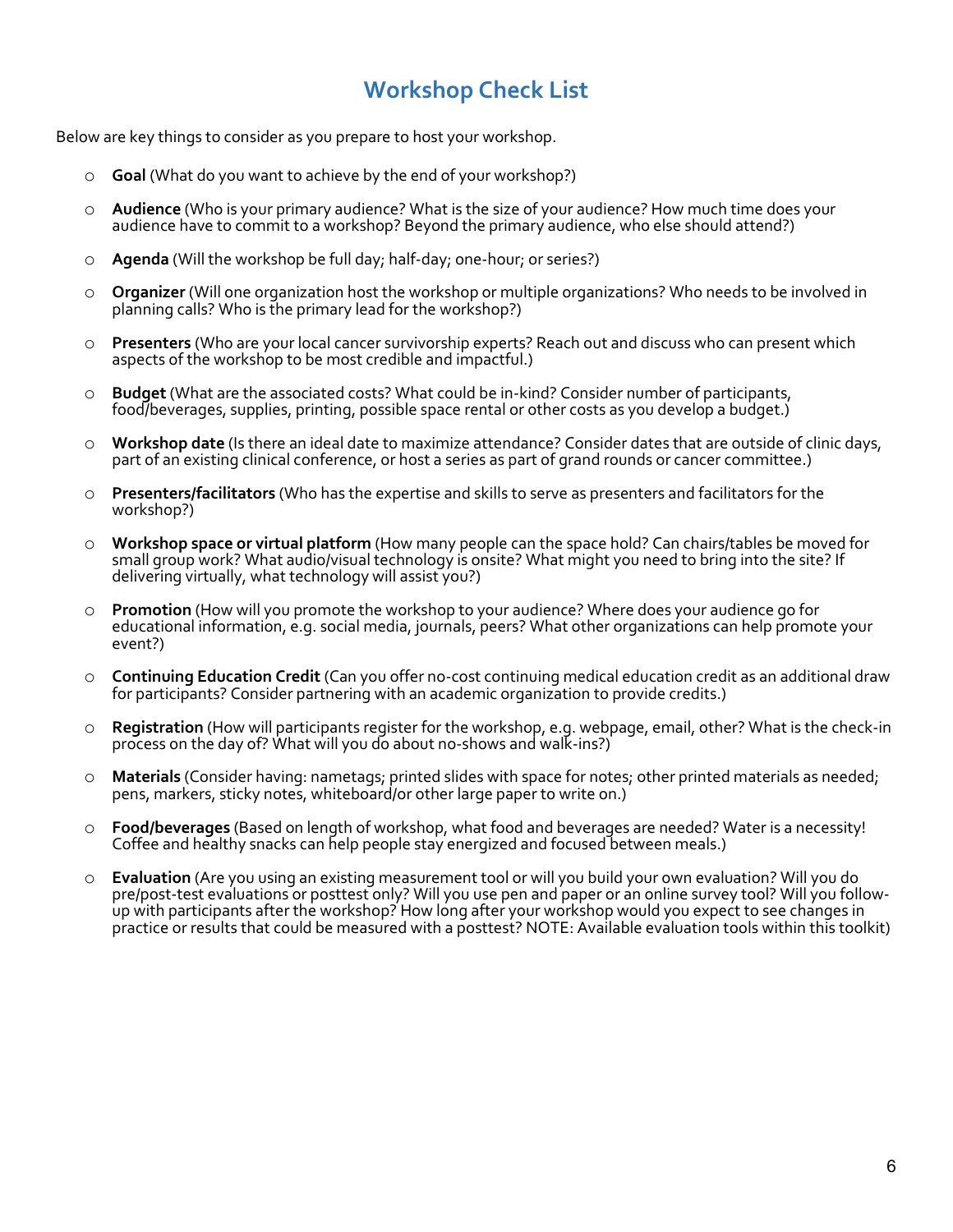## <span id="page-6-0"></span>**Setting Your Agenda**

A key question to answer before you start planning your workshop is: *What is the goal/purpose of your workshop?* The purpose of your workshop will guide everything from your agenda to how you plan to evaluate outcomes.

As you think about your workshop goal, it is also important to consider *your audience and how the workshop will support their efforts*.

The recommended audience for this workshop includes clinicians who are caring for cancer survivors posttreatment (e.g., primary care providers, oncologists, nurses, social workers), navigators, administrators and quality improvement specialists. These individuals could work in hospitals, clinics, tribal health or outpatient cancer care settings.

A secondary audience for the workshop could include non-profit organizations, public health professionals and insurers.

 If your audience will be comprised of individuals who do not work regularly in cancer survivorship care delivery systems, perhaps your workshop purpose could be raising awareness of challenges and needs of cancer survivors.

It is important to review available data regarding gaps in care and needs of diverse post-treatment cancer survivors. Highlight local data during presentations to inform workshop activities as well as actionable next steps for learners.

### **Planning Note**

- As you set your agenda, review your state, tribe or territory's Cancer Control Plan. Look at existing objectives and strategies. For example, does your Plan already include survivor-specific objectives and strategies or objectives and strategies that align with the Patient-Centered Survivorship Care Index?
- Are there any barriers (time, travel distance, resources, etc.) to bring together your audience? Consider different options to deliver the workshop. For example, you could:
	- o Give presentations via webinar and then bring the group together in person on a different date for activities.
	- o Hold the workshop before an existing meeting.
	- o Host a one-hour session each week over the course of a month, with each session building upon the previous.
- How are you planning to evaluate your workshop?
	- o Depending on the length of your workshop and capacity to evaluate, you may want to consider a poll during the workshop, a pretest/posttest (more intensive to measure change) or a post-workshop evaluation only (less intensive, descriptive only).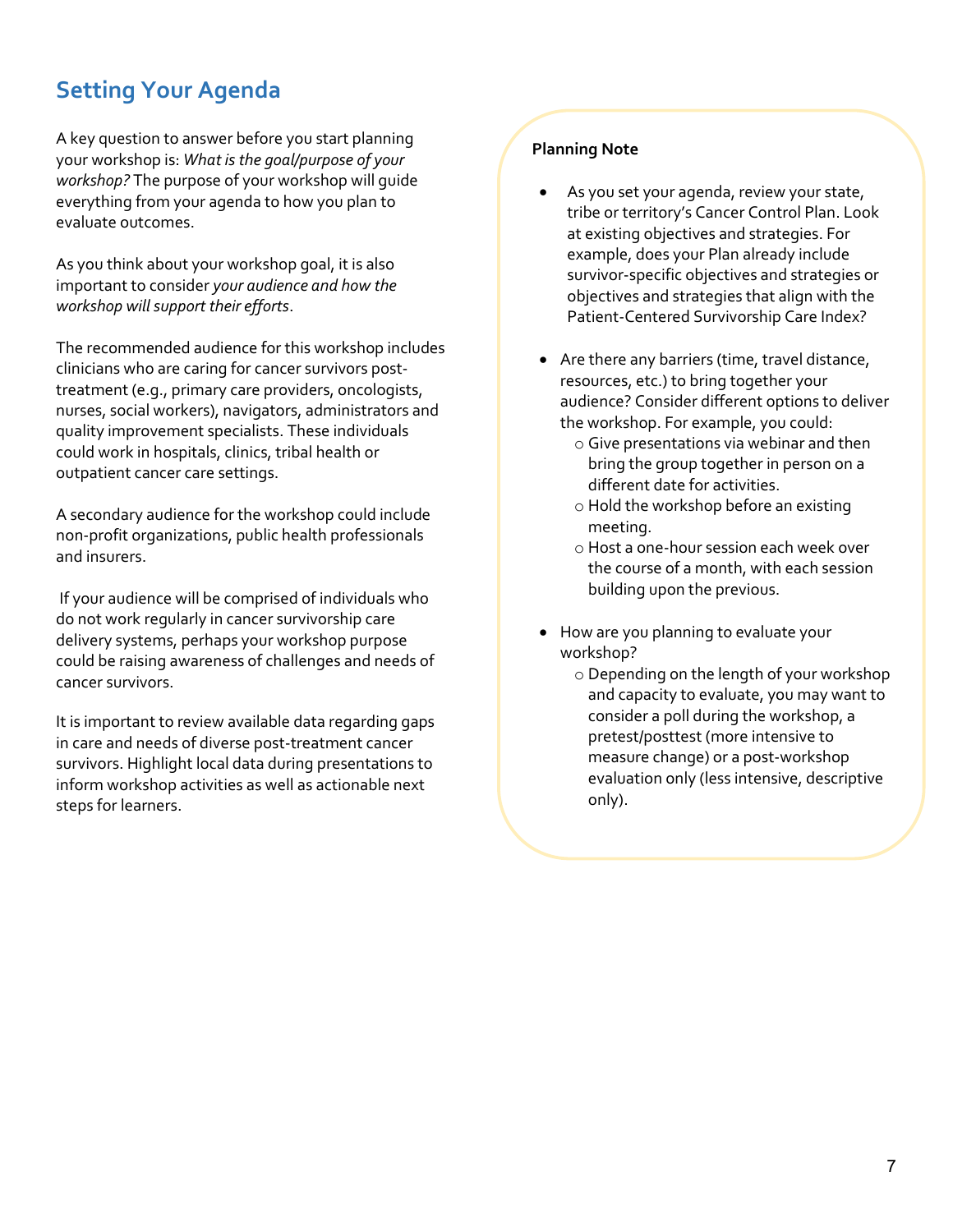## **Example Agendas**

<span id="page-7-0"></span>The recommended length of a workshop is a full or half-day; however, you can adapt content and exercises as needed. Here are possible workshop agendas.

## **Full Day Workshop**

| 8:30am             | Check-In & Pre-Meeting Evaluation                                                 |
|--------------------|-----------------------------------------------------------------------------------|
| $9:00$ am          | Welcome, Introductions, Review of Agenda & Housekeeping                           |
| $9:15$ am          | Overview of Cancer Survivorship (Presentation)                                    |
| $10:00$ am         | Break                                                                             |
| $10:15am$ )        | Overview of Progress and Opportunities in Cancer Survivorship Care (Presentation) |
| 11:00am            | <b>Break</b>                                                                      |
| 11:15am            | Opportunities for Quality Improvement: Assessment (Activity)                      |
| 12:00pm            | Lunch & Networking                                                                |
| 12:45pm            | Opportunities for Quality Improvement: Prioritization (Activity)                  |
| 1:30 <sub>pm</sub> | <b>Break</b>                                                                      |
| $1:45$ pm          | Opportunities for Quality Improvement: Root Causes (Activity)                     |
| 3:00 <sub>pm</sub> | <b>Break</b>                                                                      |
| $3:15$ pm          | Planning for Action: Next Steps (Activity)                                        |
| $4:20$ pm          | Closing Remarks & Post-Meeting Evaluation                                         |
| 4:30 <sub>pm</sub> | <b>Meeting Concludes</b>                                                          |

### **Half-Day Workshop**

| 8:30am     | Check-In & Pre-Meeting Evaluation                                                               |
|------------|-------------------------------------------------------------------------------------------------|
| $8:45$ am  | Welcome, Introductions, Review of Agenda & Housekeeping                                         |
| $9:00$ am  | Overview of Cancer Survivorship & Progress and Opportunities in Cancer Survivorship Care        |
|            | (Presentation)                                                                                  |
| $10:00$ am | <b>Break</b>                                                                                    |
| 10:15am    | Opportunities for Quality Improvement: Assessment (Activity)                                    |
| 11:15am    | Boxed Lunch (Return to Tables for Working Lunch)                                                |
| 11:30am    | Working Lunch: Opportunities for Quality Improvement: Prioritization and Root Causes (Activity) |
| 12:30am    | Next Steps, Closing Remarks & Post-Meeting Evaluation                                           |
| $1:00$ pm  | <b>Meeting Concludes</b>                                                                        |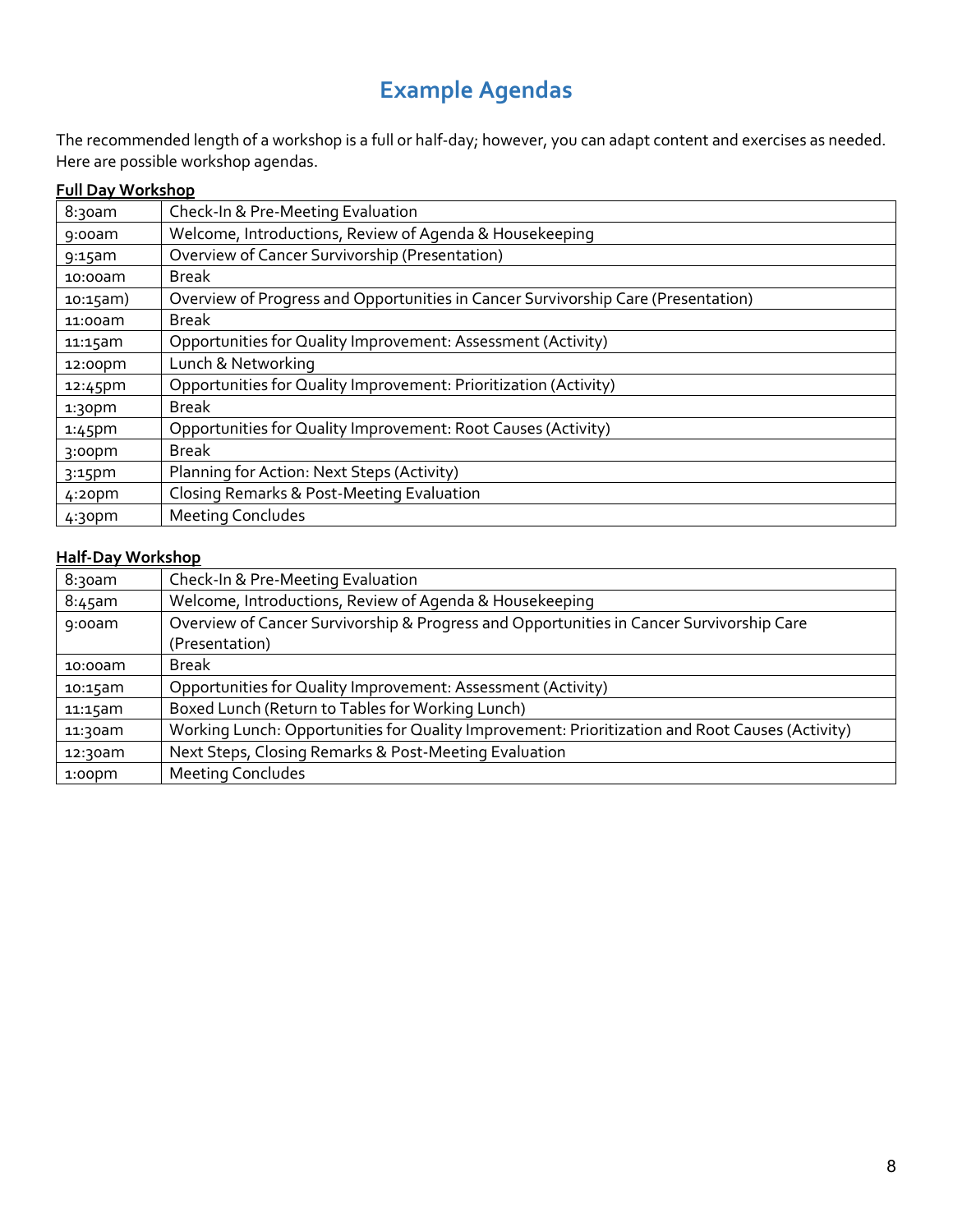### **Virtual Workshop (2 days)**

| 12:00pm   | Welcome & Pre-Meeting Evaluation                                                    |
|-----------|-------------------------------------------------------------------------------------|
| 12:05pm   | Introductions, Review of Agenda, Housekeeping & Icebreaker                          |
| 12:20pm   | Overview of Progress and Opportunities in Cancer Survivorship Care (Presentation)   |
| 12:50pm   | Small Breakout Groups: Opportunities for Quality Improvement: Assessment (Activity) |
| $1:20$ pm | Group Report Out                                                                    |
| $1:35$ pm | Large Group: Opportunities for Quality Improvement: Prioritization (Activity)       |
| $1:55$ pm | <b>Closing Remarks</b>                                                              |
| $2:00$ pm | <b>Meeting Concludes</b>                                                            |
| Day 2     |                                                                                     |

| 12:00pm   | Welcome, Introductions & Icebreaker                                        |
|-----------|----------------------------------------------------------------------------|
| 12:15pm   | Introduction to Root Cause Analysis (Presentation)                         |
| 12:20pm   | Large Group: Opportunities for Quality Improvement: Root Causes (Activity) |
| $1:40$ pm | Large Group: Planning for Action: Next Steps (Activity)                    |
| 1:55pm    | Closing Remarks & Post-Meeting Evaluation                                  |
| $2:00$ pm | <b>Meeting Concludes</b>                                                   |

## **Promoting Your Workshop**

<span id="page-8-0"></span>A key piece to a successful workshop is promotion. Social media is a great way to conduct outreach and promote your event to your audience at no-cost. Consider your audience when planning to promote your workshop. If you are a cancer center conducting the assessment internally, consider internal modes of communication such as a faculty newsletter, direct email communication, intranet, and flyers. If you are a comprehensive cancer control coalition, consider using a broader approach by adding social media and promotion across common professional organizations, such as your local hospital association and oncology network affiliates.

Below are examples of promotional posts for different platforms. Longer posts can include detailed information, while shorter posts like tweets only include the basics: when, where and how to register. These examples can be adapted.

If you have a webpage or have online registration, consider using **[Bitly](https://bitly.com/)** or **[TinyURL](https://tinyurl.com/app)** to shorten your links. This will help conserve characters and allow you to track your reach and impact from various social media platforms.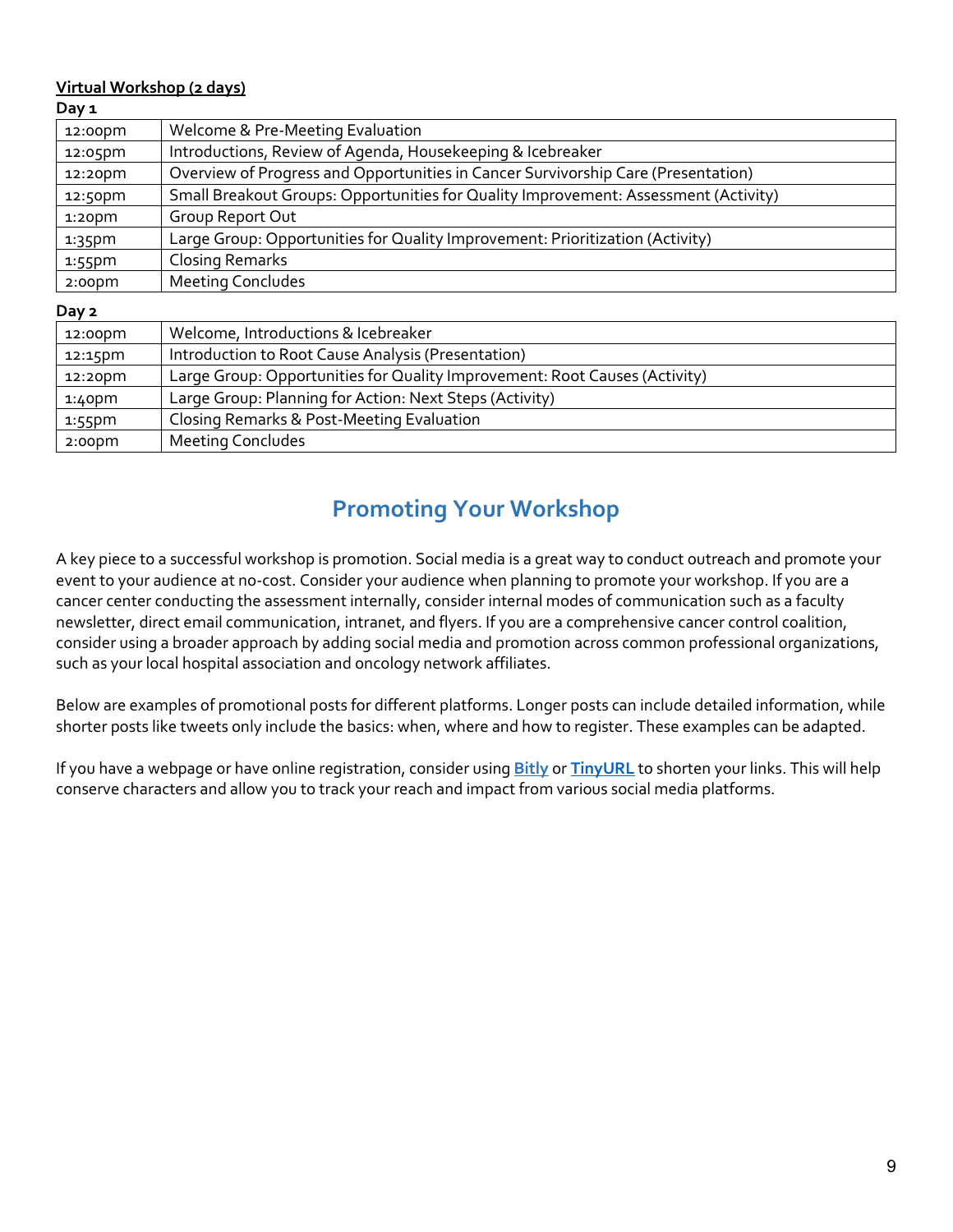## **Example Promotional Language**

### <span id="page-9-0"></span>**E-mail newsletter blurb**:

[Organization name] is hosting an Advancing Patient-Centered Cancer Survivorship Care Workshop on [Date] at [Location]. This free, half-day workshop is an important opportunity for health care professionals to learn about cancer survivorship care and will help [insert Organization name] identify quality improvement opportunities. Lunch will be provided. Register today: [link]

### **Facebook/LinkedIn post**:

Registration is now open for the [Organization name] Advancing Patient-Centered Cancer Survivorship Care on [Date] at [Location]. During this free, half-day workshop health care professionals will provide critical input on how to improve cancer survivorship care. Lunch included! Register today: [link]

#### **Tweets**:

Calling all health care professionals! Register today for the free Advancing Patient-Centered Cancer Survivorship Care workshop on [date] to help improve care: [link]

As part of #NatlCancerSurvivorMonth we are hosting a free half-day workshop for health care professionals. Join us on [date] to advance quality post-treatment cancer care. Click to learn more: [link]

DYK there are 16.9 million cancer survivors in the US? Join us on [date] to advance quality post-treatment cancer care: [link] #NatlCancerSurvivorMonth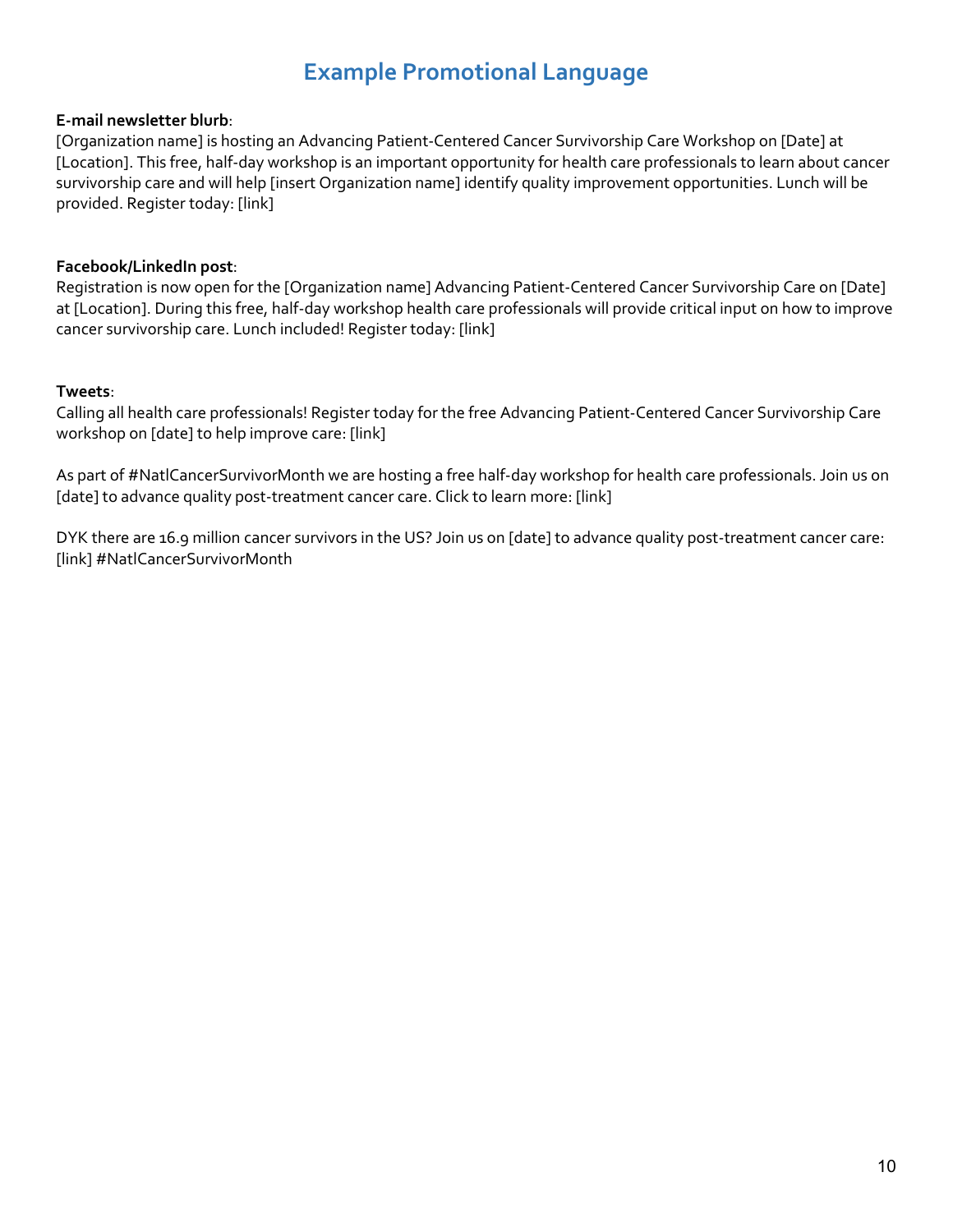## **Presentations: Planning & Delivery**

<span id="page-10-0"></span>The PowerPoint slide deck includes two [presentations:](https://bit.ly/2021AdvPatCenteredCareSlideDeck508) 

- Overview of Cancer Survivorship (slide 7-slide 23)
- Overview of Progress and Opportunities in Cancer Survivorship Care (slide 24-slide 51)

These presentations can be adapted based on your audience and the amount of time you have. The slides include suggested talking points, group activities and links to additional background information that may be helpful as you prepare to deliver the workshop.

When planning for presentations, consider the following:

- What content will be covered?
	- o What does your audience already know?
	- o How many presentations will you have?
	- o Should you collapse or expand content within presentations?
	- $\circ$  Add local context: What data are available on survivorship disparities and needs in your area or for the particular organization(s) who will participate in the workshop?
	- o Are there any specific resources you would like to share with the audience?
- Who will present?
	- o Do you have in-house expertise, or will you seek external experts?
	- o If external experts are needed:
		- **Who has a reputation in the community as an expert in cancer survivorship?**
		- Who can you identify in your professional network?
		- What partner organizations might be of assistance?
	- o Does your budget allow for an honorarium to presenters?
	- o How will you work with presenters to adapt presentations before the workshop?
	- o How will you ensure diverse representation in your presentation lineup to ensure you are elevating the needs of minority communities? This is important to be respectful of and relevant to your patient population.
- How will you engage your audience during presentations?
	- o Poll audience members along the way?
	- o Pose questions to solicit feedback before moving into a topic or moving on from a topic?
	- o Create interactive activities to reinforce learning and networking?
	- o Discussion/reflection questions?
	- o Handouts?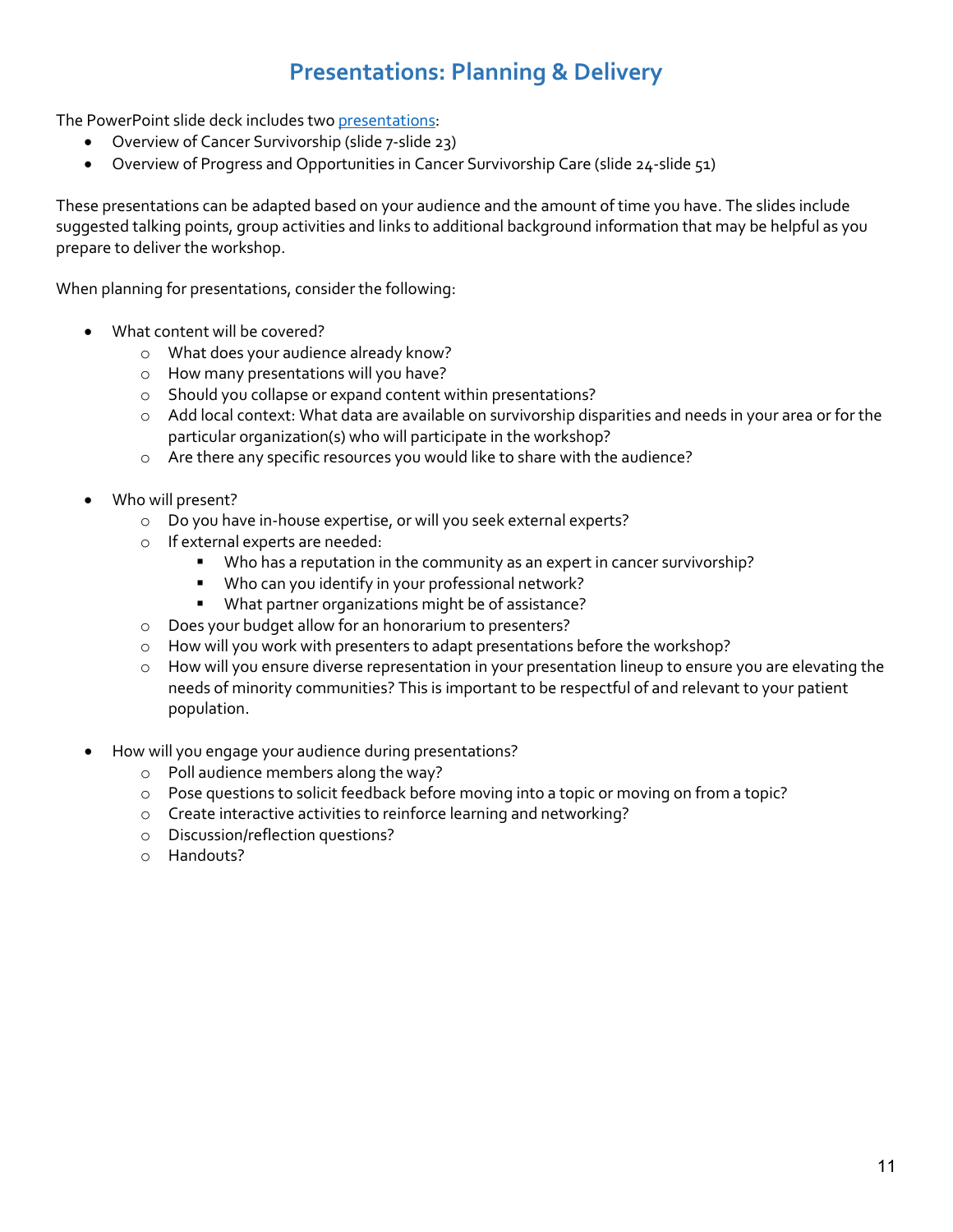## **Activities: Planning & Delivery**

<span id="page-11-0"></span>This section provides guidance on how to facilitate proposed activities. Take time to review each activity you plan to conduct and adapt as needed based on your audience and goal of the workshop.

<span id="page-11-1"></span>As you prepare, also review the Facilitation Tips *(see Appendix B)* for additional suggestions on how to elicit feedback and reach consensus.

## **Facilitating Opportunities for Quality Improvement: Assessment**

This activity is designed to help participants identify gaps, barriers and opportunities for quality improvement in their own practice or organization based on the seven areas of the Patient-Centered Survivorship Care Index.

During the workshop (or before: see Planning Note) have participants use the [Workshop Assessment Activity](https://bit.ly/2021WorkshopAssessActivity508) to help identify areas for quality improvement. Responses use a Likert scale from *Excellent* to *Very poor*, with an additional option for *Not sure*.

### *Question: What happens if all nine areas are rated Below average, Very poor or Not sure? Answer: That's ok!*

### **Planning Note**

Depending on group size or time constraints, you could:

- Create an online survey using the assessment worksheet and survey participants before the workshop and then share results with the group to reach consensus.
- Have a large group discussion where the group comes to an agreement on how and comprehensively areas of care are being met.
- If there is time, break people into small groups (5-8 per table/breakout session if the workshop is virtual). Use the worksheet to guide each group in a discussion and have them rate areas and report out to larger group. After report out, if there are different ratings, don't worry – the next activity will help you prioritize.

Use the blank assessment slide (slide #37) while you facilitate small group report outs or a large group discussion. This can help everyone see how areas are rated and capture information in real time.

This workshop will not be able to address all quality care issues at once. However, this exercise helps raise awareness about important cancer survivorship areas of need, while also identifying quality improvement opportunities.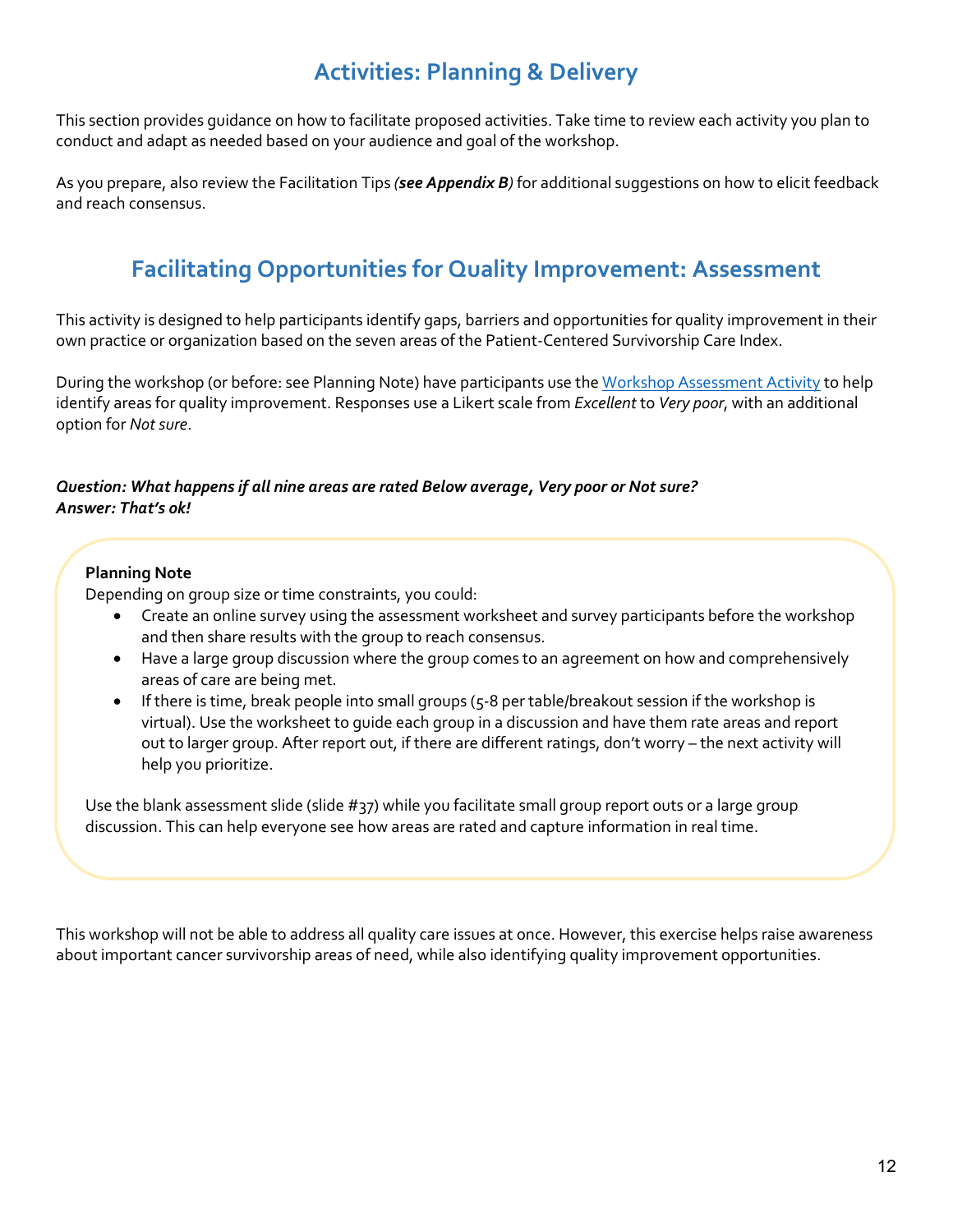## **Facilitating Opportunities for Quality Improvement: Prioritization**

<span id="page-12-0"></span>This activity will help workshop participants identify an area to focus on for quality improvement that is feasible and meets a need.

During the workshop:

- 1. Show the slide with the completed priority matrix as an example (slide #39). Explain that as a group you will now prioritize areas to be addressed using the blank priority matrix slide.
- 2. Display the blank priority matrix slide (slide  $#40$ ).
- 3. As a group, prioritize areas to be addressed by placing each icon in the corresponding box as determined by the group. [NOTE: You will need to take Power Point out of presentation mode to move the icons].
- 4. Questions to consider posing to the group to help with prioritization:
	- For patient-centered care areas rated "sometimes" during the assessment activity, is it feasible for this group to systematize a process to make this aspect of care more consistent or inclusive of all patients?
	- What areas are not feasible to make progress in at this time and why?
	- What areas are feasible to make progress in at this time and why?

At the end of the prioritization activity, you should have narrowed down to one to two areas that are high need/high feasibility for the group to work on.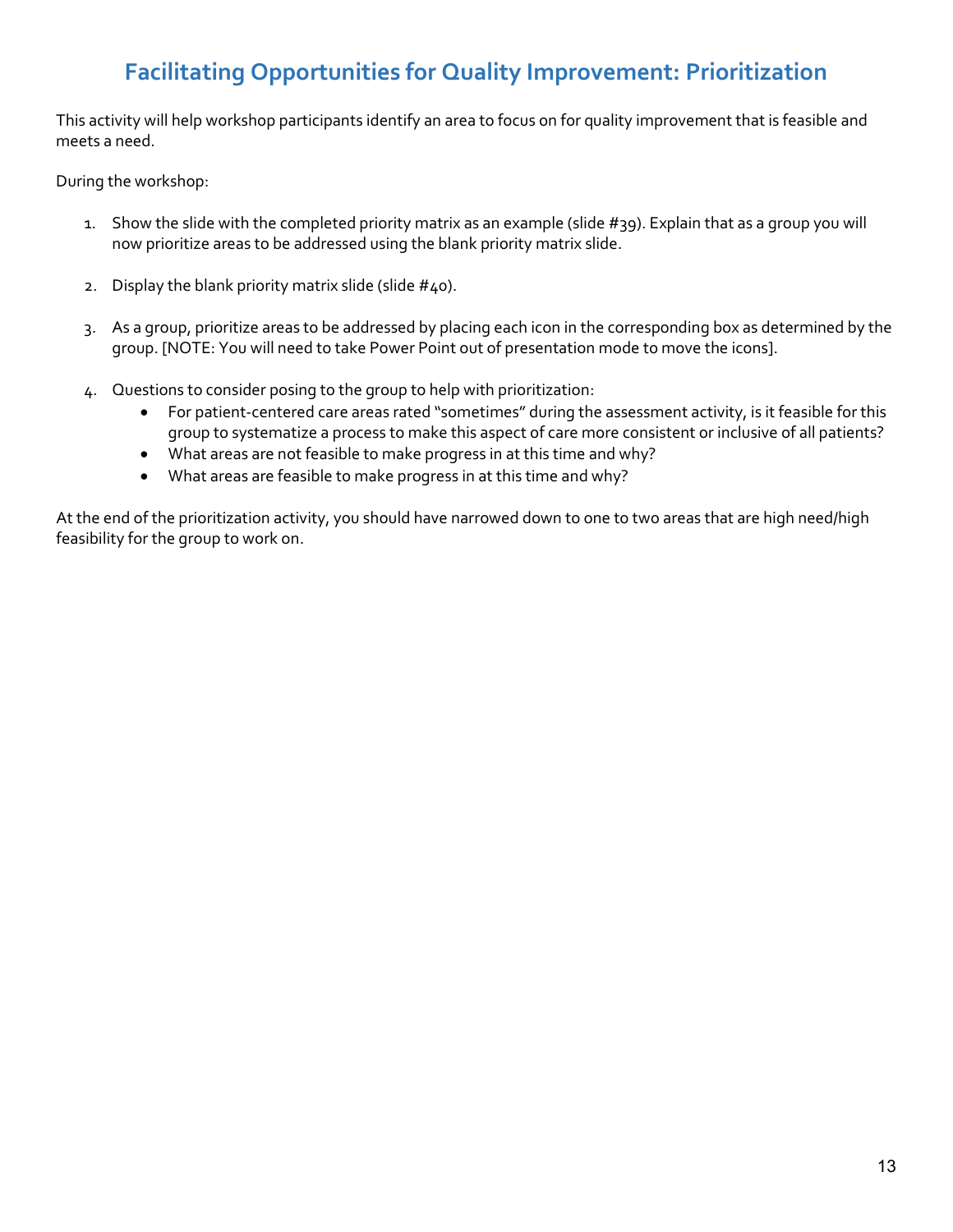## <span id="page-13-0"></span>**Facilitating the Opportunities for Quality Improvement: Root Causes**

This activity will help identify the root cause(s) as to why your prioritized area(s) are not being met and help you brainstorm potential solutions.

Have participants use the [root causes worksheet t](https://bit.ly/RootCausesSheetV2_2021)o help identify causes of the problem and potential solutions. Regardless of whether this is a large group or small group activity, it should be facilitated using a step-wise process.

During the workshop:

1. Review the example in the slide (slide  $#42$ ) with the group.

Provide an overview of the process they will undertake (see Root Cause Process side bar)

- 2. Now it is the participants' turn!
- 3. Confirm the area that will be addressed. If two high need/high feasibility area(s) were identified in the prioritization activity, the group should reach consensus on which area to focus on first. Let's say the group decides to focus on the following area: *Cancer survivors have access to prevention and wellness services.*
- 4. Get specific. *What components of care are not provided?* The problem should be very clear, to enable you to measure improvements. For example, your problem statement could be: *Patients do not have regular access to risk reduction programs.*  **Discuss this as a group and then breakout into smaller groups.**
- a. Confirm the domain identified in the previous activity is the focus area you will work on as a group. (*Note: if two were identified, participants will need to reach consensus to focus on just one.*)
	- b. Get specific. What components within the domain are not addressed? Make this your problem statement.
	- c. Brainstorm possible causes of problem.
	- d. Indicate at what level the cause is occurring, rate the probability of each cause and note any data or other information to support rating.
	- e. Identify a "Prioritized Cause."
	- f. Brainstorm solutions to address prioritized cause.
	- g. Rank solutions based on their likelihood to solve the problem.
	- h. Indicate what first implementation step and data would need to be collected to prove the problem is solved.
	- i. Confirm consensus on prioritized cause and solution.
- 5. Brainstorm causes of the problem. *Why have we not been successful in addressing this issue? What are potential root causes of the problem?* Have participants brainstorm all possible causes of the problem.
- 6. Next, have participants indicate at what level the cause is occurring (patient, provider, organization, community), rate the probability of each cause (low, medium, high) they have listed and data or other information to support the rating. Based on the ratings and other information, have the group reach a "Prioritized Cause."
- 7. After the "Prioritized Cause" is filled in, move to the "Solution" side (slides #44-45).
- 8. For the Prioritized Cause, have participants identify possible solutions.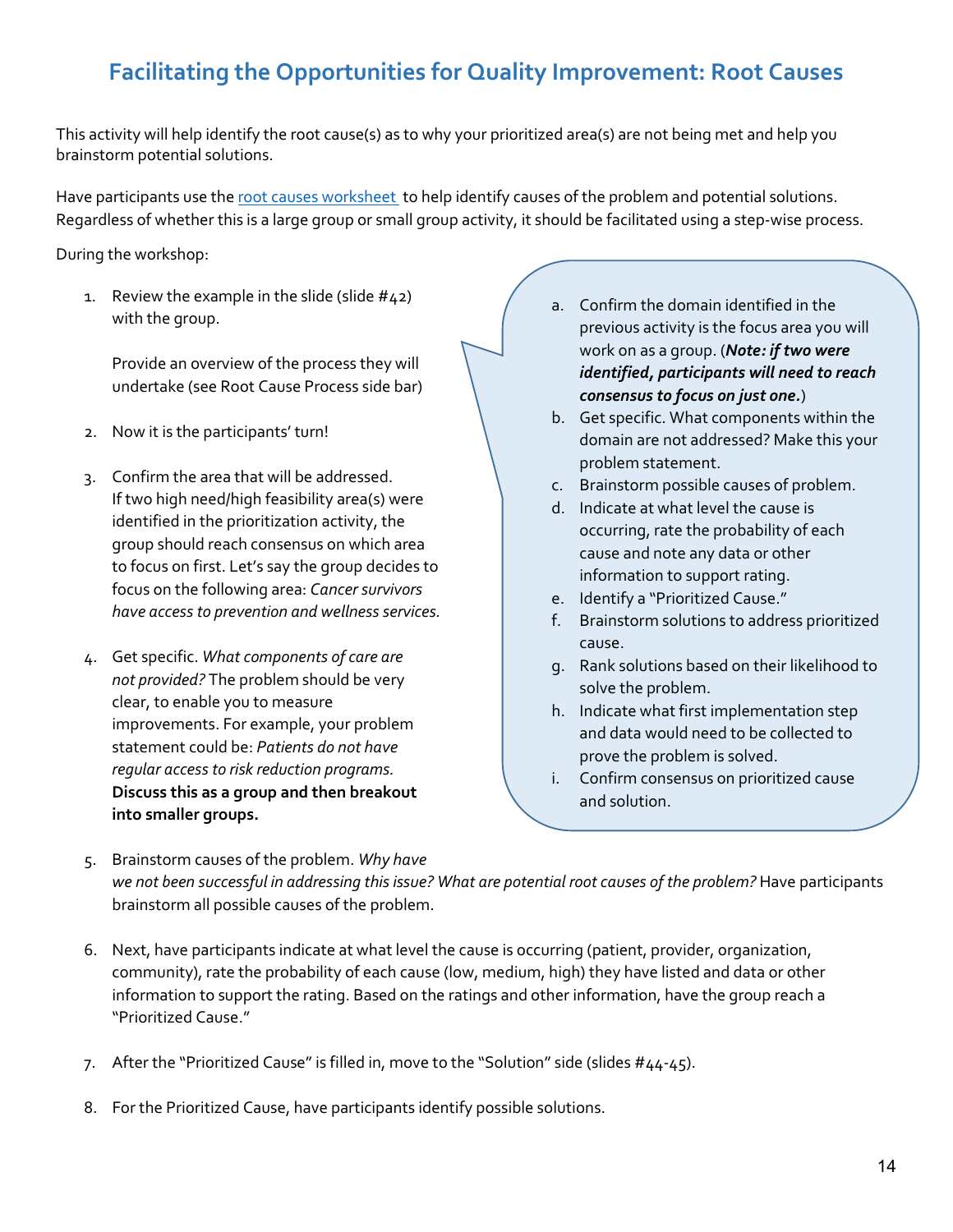- 9. Next, have participants rate how likely the solution is to solve the problem (not likely, possible, very likely). *How likely is it that this solution will solve the problem?*
- 10. Have participants write out a first step to start implementing the solution. Then ask participants: *what data or other information do you need to know your solution worked?*
- 11. Reconvene to have either small groups report out or discuss as a larger group the prioritized cause and solutions to address. At the end, come to consensus and have one Prioritized Cause and Prioritized Solution.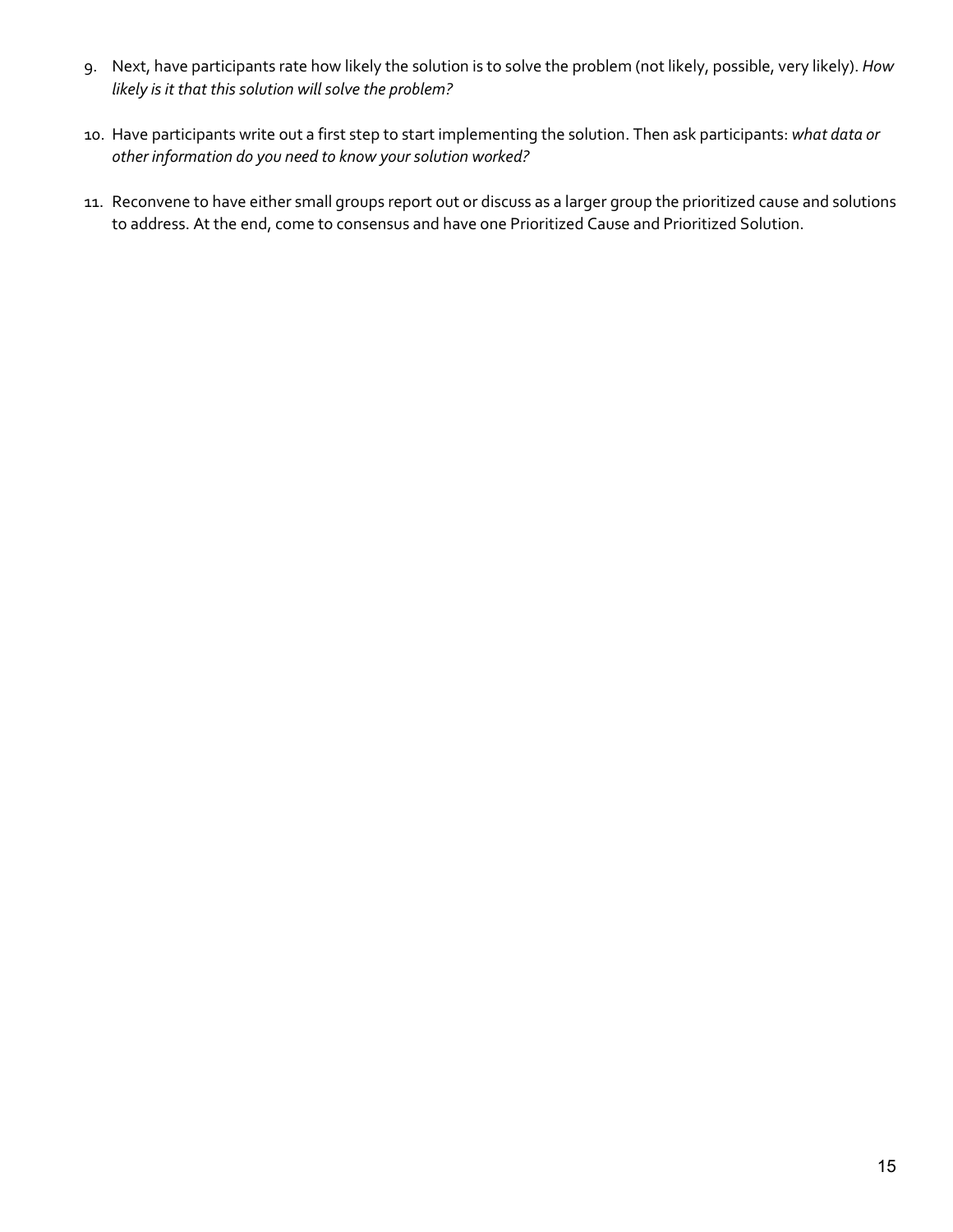## **Facilitating Planning for Action: Next Steps Activity**

<span id="page-15-0"></span>It is important to leave workshop participants with action items. This activity will help support next steps.

The action planning activity (slide #47) will most likely be a large group discussion, and the facilitator or workshop hosts may need to help the group identify key tasks. However, a critical piece is to get commitments from others to help lead tasks and have rough deadlines for those tasks.

Please see a list of suggested resources (*Appendix A*), which also indicate which level of intervention that resource addresses. Consider incorporating one of these resources as a task item to help achieve the identified solution.

<span id="page-15-1"></span>During the workshop, use the blank slide to facilitate discussion (slide #47) and fill-in in real-time.

## **Evaluation: Planning & Delivery**

Please use the pre- /post- workshop evaluation templates as examples of questions you can ask, however you can tailor the evaluation questions based on what you cover in the workshop. For example, you may be interested in the change in confidence to apply knowledge or implement changes. Or you may only collect post-workshop data, so you may need to modify the post-workshop evaluation. Feel free to download either [poll](https://bit.ly/2021PrePostEvalPollVersion508) or [full](https://bit.ly/2021PrePostEvalFullVersion508) version of evaluation templates.

These templates can be printed or you can create an online survey through a data collection tool such as Survey Monkey. In either case, be sure to create a field to be able to match pre- and post-workshop responses by participant. If you are conducting a pre- and post-workshop evaluation, the templates have a place for you to mark the evaluation with a unique identifier so you can match individual-level pre/post-workshop responses.

For any evaluation, be sure to emphasize that participation is voluntary and data will only be reported in the aggregate to protect privacy. Be sure to check with your local Institutional Review Board (IRB) if you plan to use the data for anything other than strict quality improvement and internal education of stakeholders. If you want to publish your results, you will need to get approval or exemption from an IRB.

For any additional resources and activities, please see the appendices.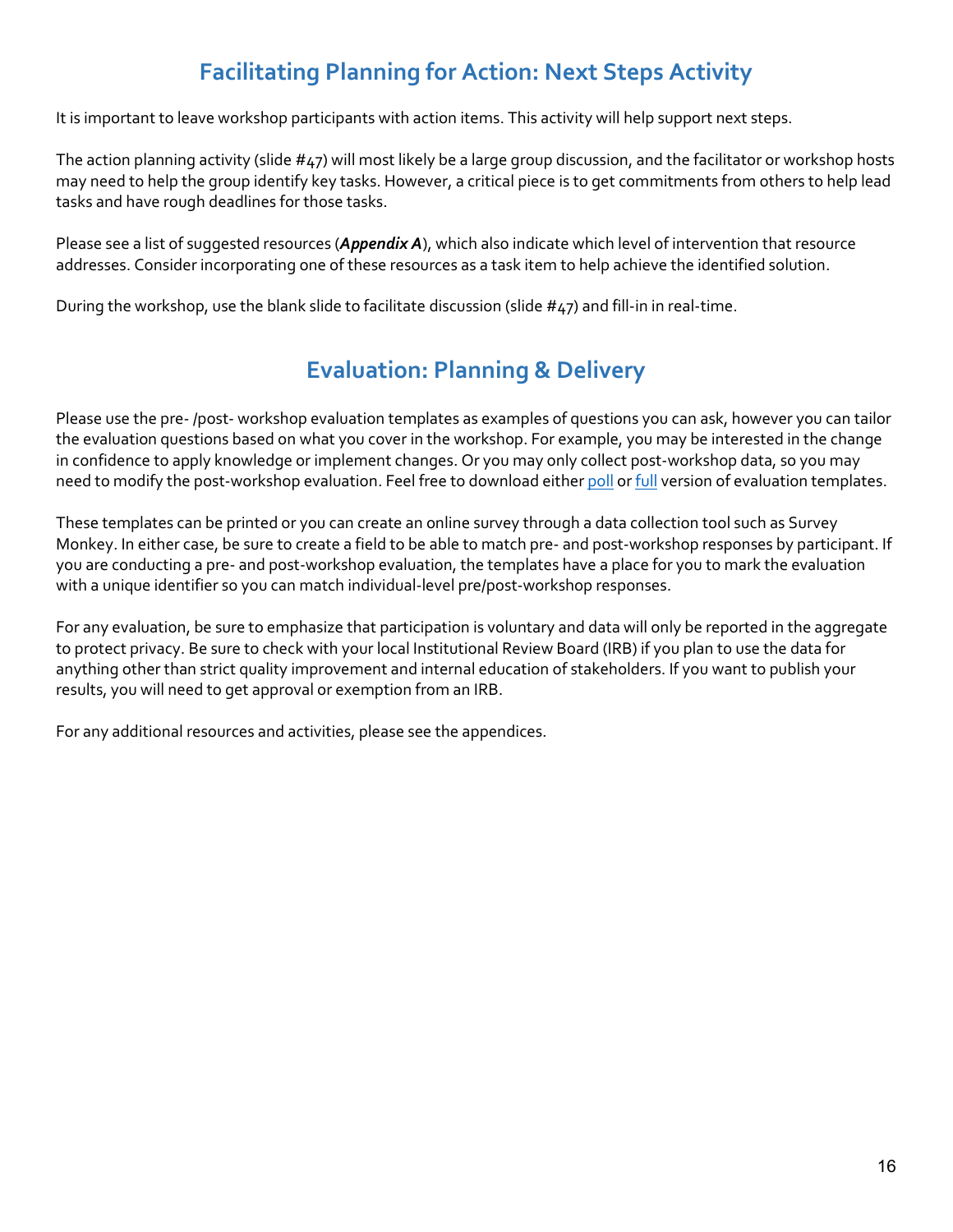# **Appendix A. Survivorship resources**

<span id="page-16-0"></span>

| Resource                                                 | Level of intervention               |
|----------------------------------------------------------|-------------------------------------|
| <b>Action 4 PSE Change</b>                               | Organization and Community          |
| <b>Cancer Survivorship E-Learning Series for Primary</b> | Provider                            |
| <b>Care Providers</b>                                    |                                     |
| <b>GW Cancer Center's Cancer Control TAP</b>             | Patient, Provider, Organizational   |
| <b>GW Cancer Center's Online Academy</b>                 | Provider                            |
| National Institutes of Health's Evidence-Based           | Provider, Organizational, Community |
| <b>Practices &amp; Programs</b>                          |                                     |
| <b>Evidence-Based Cancer Control Programs</b>            | Provider, Organizational, Community |
| <b>The Community Guide</b>                               | Provider, Organizational, Community |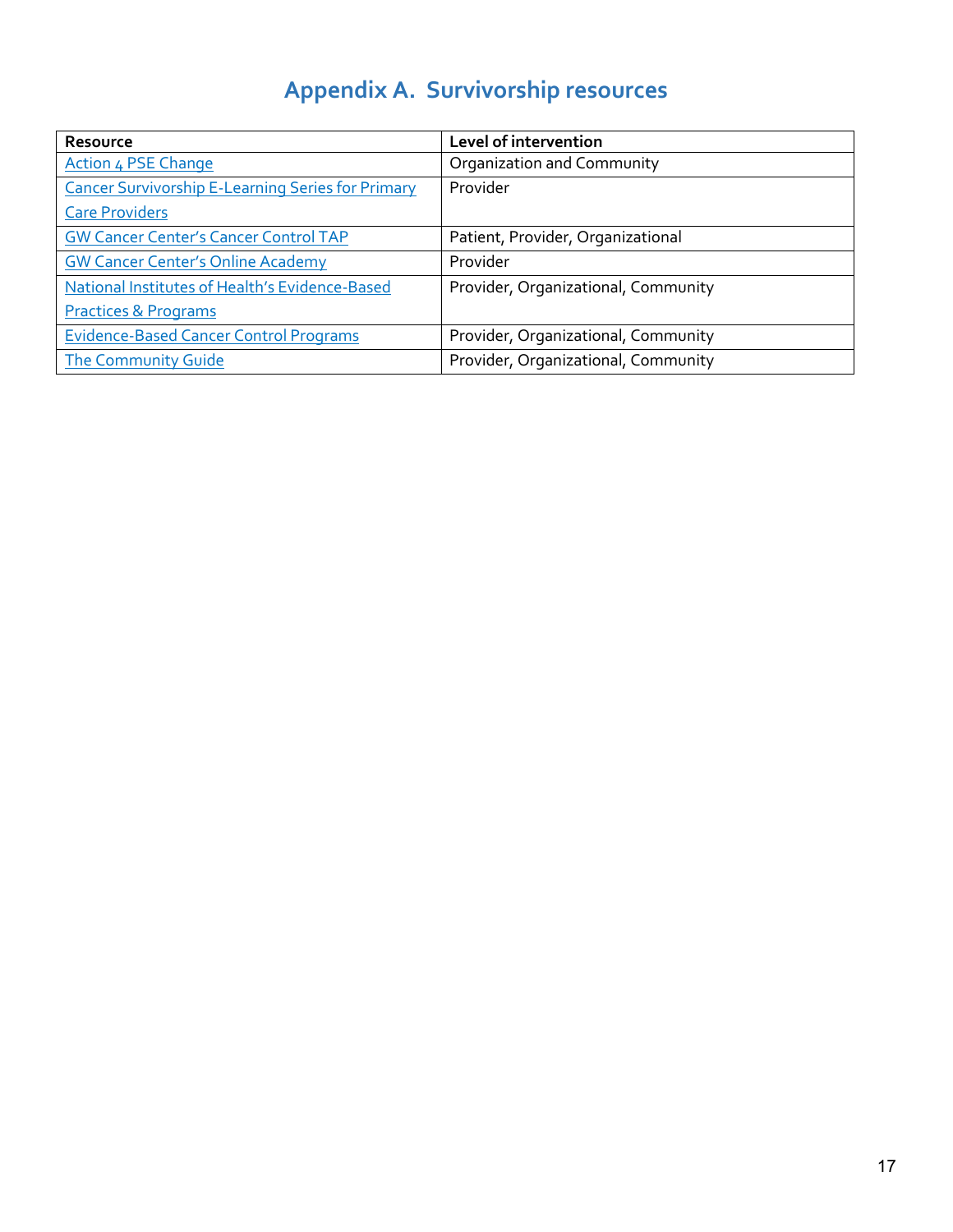# **Appendix B. Facilitation Tips**

<span id="page-17-0"></span>

| <b>Potential Scenario</b>                                                                | Consider the Following                                                                                                                                                                                                                                                                                                                                                                                                                       |
|------------------------------------------------------------------------------------------|----------------------------------------------------------------------------------------------------------------------------------------------------------------------------------------------------------------------------------------------------------------------------------------------------------------------------------------------------------------------------------------------------------------------------------------------|
| Discussion dominated by<br>one or two people                                             | Use ground rules to set the tone from the start (NOTE: There are suggested<br>$\bullet$<br>ground rules in slide deck).<br>Kick-off discussion with round-robin (i.e. each person in the group gets to<br>$\bullet$<br>state opinion/thought).<br>Call on people who haven't said anything yet (e.g. "I see you've been nodding<br>$\bullet$<br>a lot - what are your thoughts?").                                                           |
| Participants are not<br>contributing to discussion                                       | Call on someone and ask what they think about a specific issue already raised.<br>$\bullet$<br>Suggest a pair-and-share to break the ice. Have members pair off and discuss<br>$\bullet$<br>for 2 minutes and then share with the larger group.<br>Ask if anyone has had a personal experience with the challenge at hand and<br>$\bullet$<br>how they addressed the issue.                                                                  |
| Two to three people<br>quickly hone in on an area,<br>strategy or approach               | Ask for the opinions of others.<br>$\bullet$<br>Consider doing quick round-robin of advantages and disadvantages.<br>$\bullet$<br>Ask the group what other options should be considered before moving<br>$\bullet$<br>forward.                                                                                                                                                                                                               |
| Discussion devolves into<br>disagreement                                                 | Reassert the ground rules and the discussion objective.<br>$\bullet$<br>Summarize and record the positions surrounding the conflicting issue.<br>$\bullet$<br>Ask another member for their perspective (e.g. "What does someone else<br>$\bullet$<br>think about how to resolve this?").                                                                                                                                                     |
| Group is having trouble<br>making a decision or a<br>person is sidetracking the<br>group | Jot down the issue or idea on a flipchart or piece of paper as a "parking lot"<br>$\bullet$<br>item to revisit at a later point.<br>Try another round-robin in which each member explains their solution as an<br>$\bullet$<br>"elevator pitch."<br>Ask for a quick hand vote.<br>$\bullet$<br>Restate the objective of the discussion and summarize the possible decision<br>$\bullet$<br>options. Ask if there are any additional options. |

| <b>Technique to Reach a</b><br><b>Decision</b> | <b>Consider Using When</b>                                                                                                                                                                                                                                                                                                                                                                                                                                                            |
|------------------------------------------------|---------------------------------------------------------------------------------------------------------------------------------------------------------------------------------------------------------------------------------------------------------------------------------------------------------------------------------------------------------------------------------------------------------------------------------------------------------------------------------------|
| Voting                                         | There are more than four options.<br>$\bullet$<br>Quick votes can help narrow down options and further build<br>$\circ$<br>consensus.                                                                                                                                                                                                                                                                                                                                                 |
| <b>Discussion &amp; Consensus</b>              | There are typically two to four options.<br>$\bullet$<br>Discuss options and have members briefly explain why one is favored.<br>$\circ$<br>Check if there is one that can be quickly eliminated.<br>$\circ$<br>Continue discussion and holding quick polls to narrow in one final<br>$\circ$<br>option.<br>If group is divided see what tweaks could be made to reach support<br>$\circ$<br>for a final option.<br>Confirm with group that final option can be supported.<br>$\circ$ |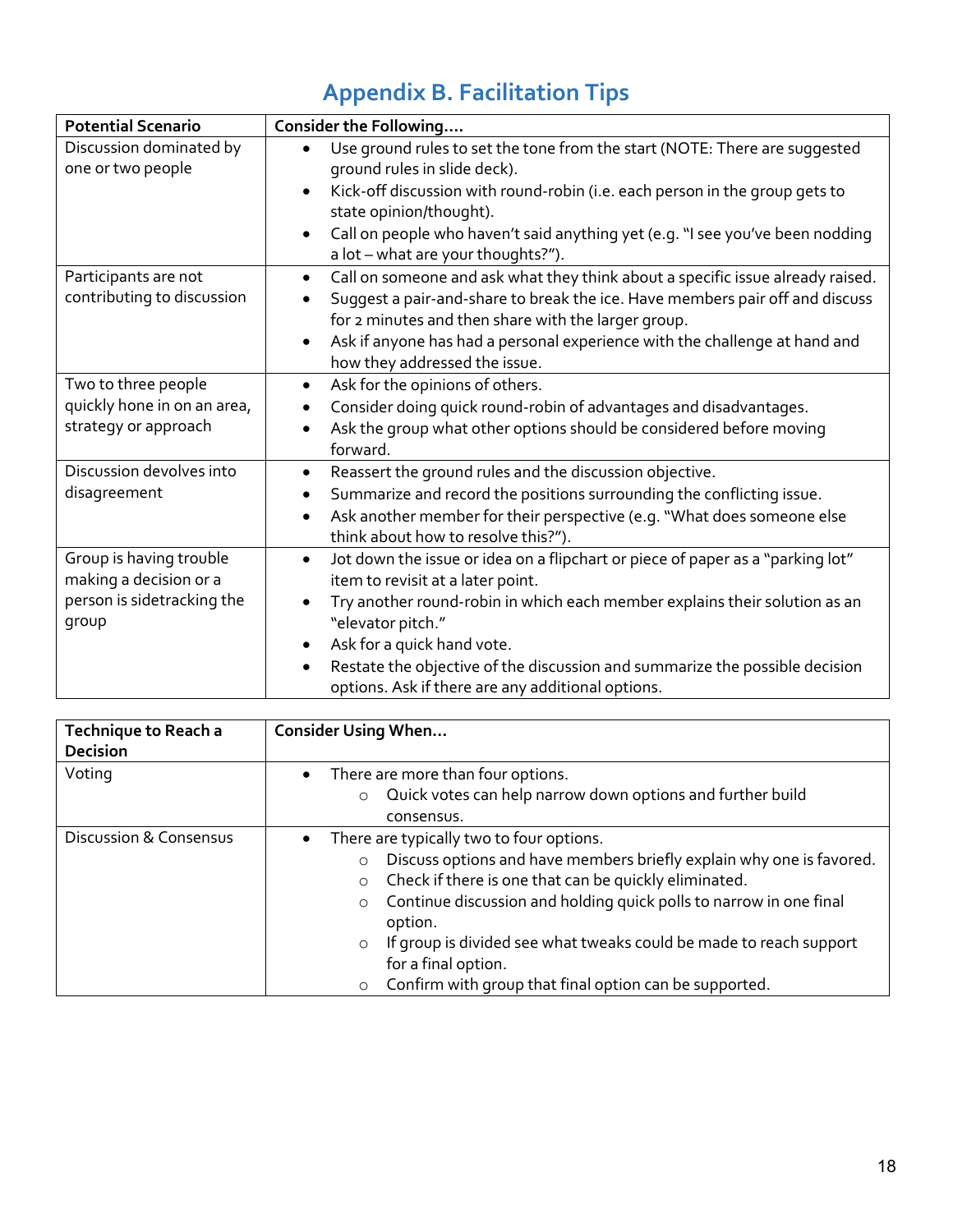## **Appendix C. Patient Centered Survivorship Care Index**

#### <span id="page-18-0"></span>**Patient-Centered Survivorship Care Index (36 items)**

#### **Domain 1: Medical home**

- -Clinician explains the reason for medical tests related to follow-up care
- -Clinician addresses patient emotional concerns when discussing follow-up care
- -Patient has enough time to ask questions/voice concerns during visits
- -Clinician listens carefully to concerns related to patient health that may be related to cancer after treatment
- -Clinician shows respect for what patient has to say about follow up care
- -Clinician helps figure out reasons for new healthcare problems and whether they are related to cancer
- -Patient has regular clinician / place to get healthcare needs met including follow-up care
- -Patient has a point of contact to answer questions/ concerns about follow-up care
- -All clinicians can access medical records online or through electronic health records (EHR)
- -Patient has a team of clinicians who all work together to address follow-up health care

#### **Domain 2: Care coordination**

- -All clinicians involved in the patient's care know patient's medication
- -All clinicians involved in the patient's care have medical files on cancer care
- -All clinicians involved in the patient's care share information with each other to stay up-to-date about follow-up care
- -Clinician can give patient the name of a doctor to make an appointment with if they need more follow-up care
- -Patient receives complete physical exam with medical history

#### **Domain 3: Information and support in survivorship**

- -Providers discuss screening needs and recommendations for follow-up care with patients
- -Providers discuss late/long-term side effects of cancer and treatment with patient
- -Clinician helps with patient follow through on recommendations for follow-up
- -Cancer survivors are provided with a written treatment summary
- -Cancer survivors are provided with a written survivorship care plan with recommendations for follow-up care
- -Clinician explains things about cancer follow up care in a way easy to understand
- -Clinician and patient decide together when to transition from oncologist to primary care provider

#### **Domain 4: Prevention and wellness services**

- -Patient has regular access to exercise and physical activity services
- -Patient has regular access to nutrition and dietary services
- -Patient has regular access to risk reduction programs (e.g. weight loss, smoking cessation)
- -Clinicians can provide referrals to patient for mental health effects related to cancer treatment
- -Patient has support to manage roles and relationships with partner, family, and others

#### **Domain 5: Help navigating insurance**

- -Patient has help to understand insurance coverage options for medical services
- -Patient has help to understand insurance coverage options for prescription and over-the-counter drugs
- -Patient has help with insurance problems (e.g. rejected claims)

#### **Domain 6: Patient engagement**

- -Patient is included in decision-making about their cancer-related follow-up care
- -Patient is informed about what to do every day to take care of health and healthcare needs
- -Patient feels in control of health and can manage healthcare needs

#### **Domain 7: Care transitions**

- -Patient receives instructions on when and how to transition care from oncologist back to primary care provider
- -Patient remains under care of cancer doctor until ready to move care back to primary care
- -Cancer doctor stays informed of patient health after patient transfers care to primary care doctor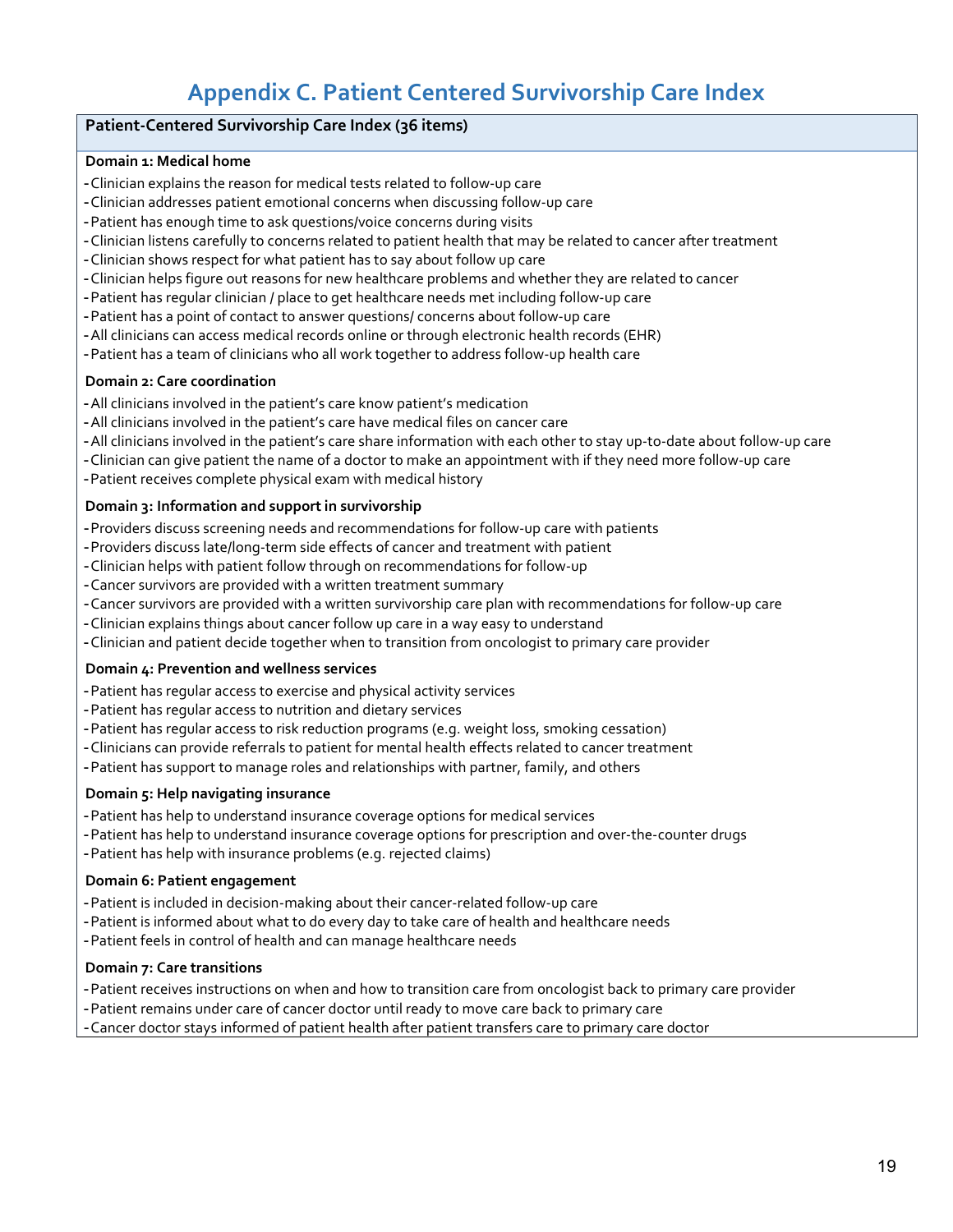## <span id="page-19-0"></span>**Appendix D: Facilitating the Opportunities for Quality Improvement: PDSA Cycle**

After the workshop, you can monitor your progress and continue to refine your program using the Plan-Do-Study-Act (PDSA) cycle. PDSA is designed to be used multiple times during a QI project as organizations collect and analyze data and determine how to move forward based on initial results. The activity is meant to be an iterative process (adapted from materials from the Agency for Healthcare Research and Quality, Health Literacy Universal Precautions Toolkit, 2nd Edition).

### **Goal**

(*What do we plan to do? Change? Achieve? Improve? Goals should be measurable and have a clear end date*.)



### **Plan**

#### What activities will you do?

(*What does my organization need to do to accomplish our goal? What are the actionable activities that we can complete with realistic time and resources?*)

#### Example:

- 1. Survey survivors using Patient-Centered Survivorship Care Survey to obtain a baseline.
- 2. Review screening and referral protocol process for survivors.
- 3. Refine screening and referral protocol process for survivors utilizing EHR.

### When will these activities take place?

(*Think about the end date for your goal and what is realistic for each activity. Does organization leadership want results by the end of the fiscal year? By the end of the calendar year? By the end of a grant period?)*

#### Example

- Survey survivors by end of month 1
- Review protocol by end of month 2
- Refine protocol by end of month 4

Who will be involved and in what capacity? (*Think about engaging leadership, management, clinicians, staff, other organizations.*)

### Example:

- Staff—Obtain survivor feedback by fielding the PCSC Survey
- Physicians, NPs, PAs, Nurses, IT- review protocol
- Physicians, NPs, PAs, Nurses, IT- refine protocol

### How will you measure progress?

(*What tools and capacity your organization has for data collection? Can you collect data through surveys? Will you collect patient responses with a paper survey, tablet-based survey mail, email or through some other format? Do you have staff* 

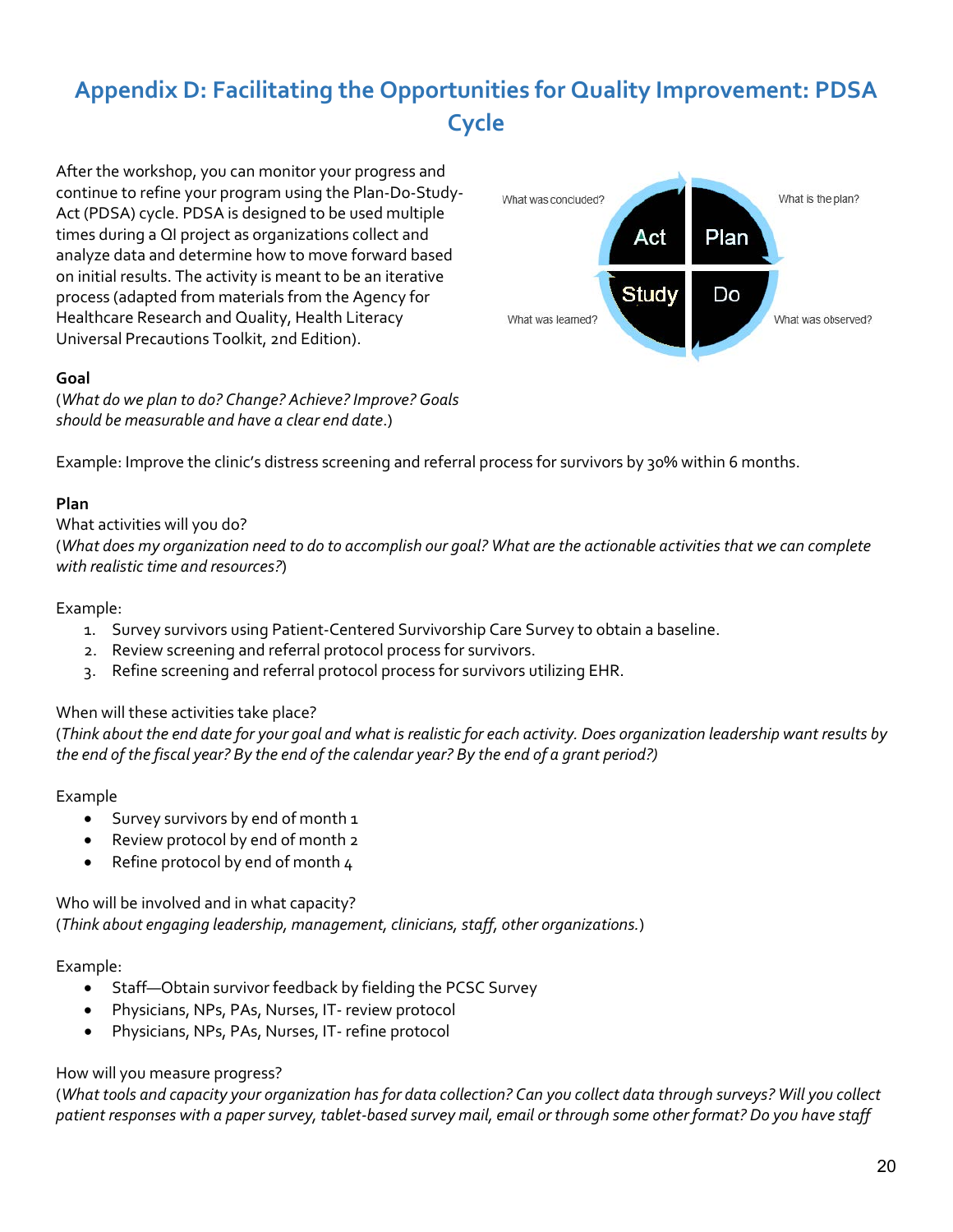*resources to abstract data from the EHR? Can you efficiently export data from the EHR? What makes the most sense for your organization?)*

## Example:

- % of patients receiving mental health screens through EHR review
- % of patients reporting mental health referrals through PCSC survey

## **Do**

### What happened? What did you observe?

(*What went well? What went wrong? Did you complete each activity in the time allotted? What did the staff say? What did patients say? Think of this as reporting the "What" of your project*.)

## Example:

- EHR review indicated 35% more patients are receiving screening and 15% are receiving referrals at baseline.
- Patients reported increase of 10% in mental health referrals via PCSC Survey one month after launch of new referral process.

## **Study**

### What did you learn?

(*What impact did the activities have? Did the activities improve patient care? How did the activities change from the planned approach? Think of this as interpreting the "What" of your project*.)

## Example:

- EHR took longer than expected, low staffing for data analysis.
- Patients were interested in mental health services, felt more comfortable talking to providers.
- Physicians concerned about time and burden of utilization.

### **Act**

How will you respond to what you learned? What steps will you take? How can you adjust your plan for success? (*Think about: What resources and staff do you have or need? Who else can you engage to improve your project?)* 

Example:

• Next phase: Streamline screening and referral process further to make more efficient for physicians.